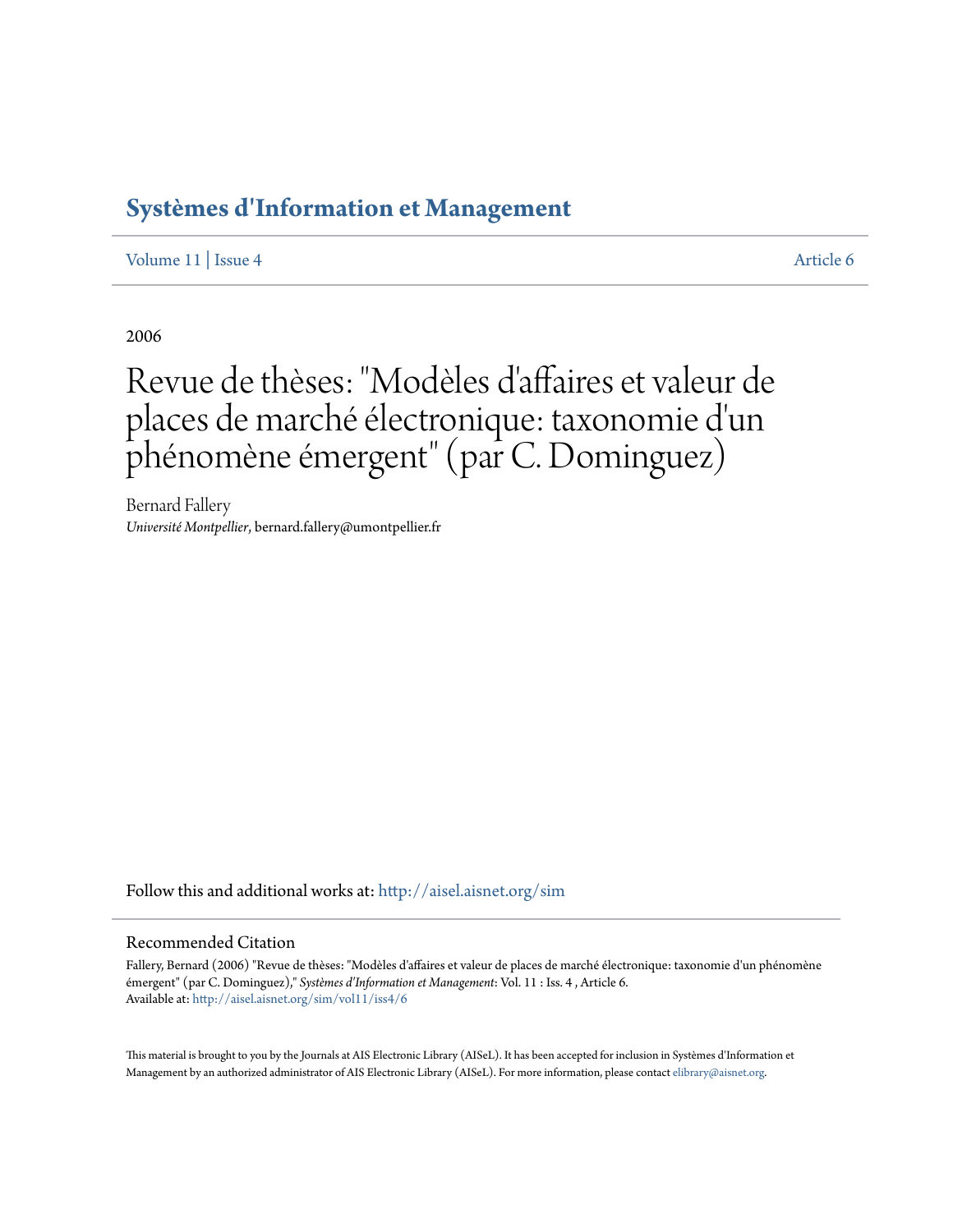Modèles d'affaires et valeur des places de marché électroniques : taxonomie d'un phénomène émergen Fallery, Bernard pg. 95

## **REVUE DE THÈSES**

### **Carine DOMINGUEZ**

Modèles d'affaires et valeur des places de marché électroniques: taxonomie d'un phénomène émergent

Thèse soutenue le 24 novembre 2005 à l'université de Nantes, sous la direction du professeur Frantz ROWE

L'objet principal de la thèse est de décrire l'évolution des modèles d'affaires dans les places de marché électroniques PDME (positionnements stratégiques, modèles de revenu...), pour pouvoir en proposer une taxonomie et comprendre la valeur ajoutée qu'elles apportent aux différents acteurs de ces marchés (organisationsfournisseur et organisation-acheteur).

L'auteure a donc opté pour une étude empirique dynamique et a réalisé six études de cas longitudinales, en réussissant à impliquer les trois acteurs clés (PDME, organisations acheteur, et organisations fournisseur) et en distinguant la « proposition de valeur » des managers de la PDME (les services proposés, leurs évolutions...) et la « valeur perçue » par les utilisateurs (les services réellement adoptés par les organisations fournisseur et acheteur : transaction commerciale, transaction prix, transaction physique, transaction financière...).

Les trois premiers chapitres de la thèse sont consacrés à l'étude de la littérature. On commence par situer historiquement la PDME et analyser trois métaphores-types : les structures d'alliances, les systèmes de communication et la métaphore du marché. On présente ensuite la PDME comme un système d'information inter-organisationnel en décrivant les acteurs, le processus d'échange, les outils et les enjeux, et on discute enfin la littérature sur les modèles d'affaires et sur la valeur des intermédiaires, dont les PDME font partie.

Les cadres théoriques mobilisés et les grilles de lecture à construire sont alors présentés. Dans un premier temps on se propose de construire une grille de description des modèles d'affaires des PDME, en faisant appel à trois champs de recherche différents : celui des Systèmes d'Information (infrastructures, standardisation et intégration...), celui de la Stratégie (positionnement, réseaux...) et celui du Marketing industriel (sourcing étendu, gestion de la relation fournisseur, enchères électroniques, qualité des données...). Dans un deuxième temps, deux théories sont retenues pour interpréter la taxonomie des modèles d'affaires de PDME et analyser les logiques d'action : la Théorie des Coûts de Transaction (pour les motivations initiales des acteurs et pour une analyse en terme de gouvernance) et la Théorie des Ressources (pour l'apprentissage des relations dans le réseau et pour une analyse de terme de valeur créée).

La rédaction des six études de cas longitudinales sur la période 2000-2005 a été alors issue de 175 entretiens semi directifs : Hubwoo pour le e-procurement en France, **Supply On** dans le secteur automobile en Allemagne, FreeMarkets aux USA avec les outils d'appels d'offre et d'enchères électro-

 $N^{\circ}$  4 – Vol. 11 – 2006